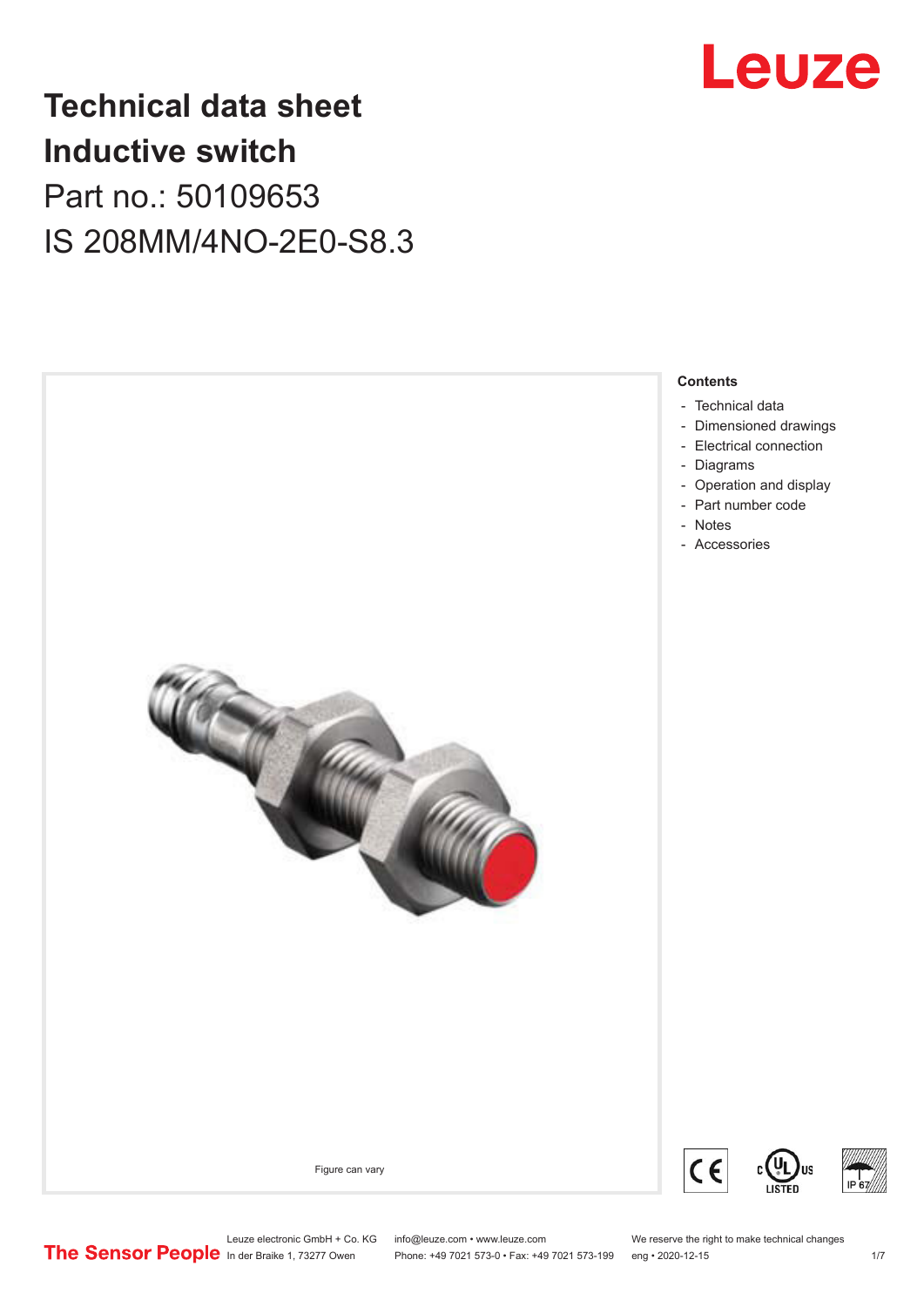# <span id="page-1-0"></span>**Technical data**

# Leuze

#### **Basic data**

| <b>Series</b>                             | 208            |
|-------------------------------------------|----------------|
| Typ. operating range limit S <sub>n</sub> | 2 <sub>m</sub> |
| Operating range S <sub>3</sub>            | $\Omega$       |
| <b>Characteristic parameters</b>          |                |

### **MTTF** 900 years

#### **Electrical data**

|                                                                          | ------------                |                                                                                                |  |  |
|--------------------------------------------------------------------------|-----------------------------|------------------------------------------------------------------------------------------------|--|--|
| <b>Protective circuit</b>                                                |                             | Inductive protection                                                                           |  |  |
|                                                                          |                             | Polarity reversal protection                                                                   |  |  |
|                                                                          |                             | Short circuit protected                                                                        |  |  |
|                                                                          |                             |                                                                                                |  |  |
|                                                                          | Performance data            |                                                                                                |  |  |
| Supply voltage U <sub>n</sub>                                            |                             | 10  30 V, DC                                                                                   |  |  |
|                                                                          | <b>Residual ripple</b>      | $0 20 \%$ , From $U_{\rm B}$                                                                   |  |  |
|                                                                          | <b>Open-circuit current</b> | $010$ mA                                                                                       |  |  |
| Temperature drift, max. (in % of S.)<br>Repeatability, max. (in % of S.) |                             | 10 %, Over the entire operating<br>temperature range                                           |  |  |
|                                                                          |                             | 5 %, For $U_{\rm B}$ = 20  30 VDC, ambient<br>temperature $T_a = 23 \degree C \pm 5 \degree C$ |  |  |
|                                                                          | <b>Switching hysteresis</b> | 10%                                                                                            |  |  |

2 mm

0 ... 1.6 mm

### **Outputs**

**Number of digital switching outputs** 1 Piece(s)

| <b>Switching outputs</b>  |                    |
|---------------------------|--------------------|
| <b>Voltage type</b>       | DC                 |
| Switching current, max.   | 200 mA             |
| Residual current, max.    | $0.1 \text{ mA}$   |
| Voltage drop              | $\leq$ 2 V         |
| <b>Switching output 1</b> |                    |
| <b>Switching element</b>  | Transistor, PNP    |
| Switching principle       | NO (normally open) |
|                           |                    |

### **Timing**

**Switching frequency** 5,000 Hz **Readiness delay** 32 ms

#### **Connection**

**Number of connections** 1 Piece(s)

| <b>Connection 1</b>       |                 |  |  |  |
|---------------------------|-----------------|--|--|--|
| <b>Function</b>           | Signal OUT      |  |  |  |
|                           | Voltage supply  |  |  |  |
| <b>Type of connection</b> | Connector       |  |  |  |
| <b>Thread size</b>        | M8              |  |  |  |
| <b>Type</b>               | Male            |  |  |  |
| <b>Material</b>           | Stainless steel |  |  |  |
| No. of pins               | $3 - pin$       |  |  |  |
| <b>Encoding</b>           | A-coded         |  |  |  |

| <b>Mechanical data</b>                                  |                                  |
|---------------------------------------------------------|----------------------------------|
|                                                         |                                  |
| Design<br><b>Thread size</b>                            | Cylindrical<br>$M8 \times 1$ mm  |
|                                                         | 8 mm x 45 mm                     |
| Dimension (Ø x L)                                       | Embedded                         |
| <b>Type of installation</b>                             | Stainless steel                  |
| <b>Housing material</b>                                 | V2A                              |
| <b>Stainless steel housing</b><br>Sensing face material |                                  |
|                                                         | Plastic, Polyamide (PA 12)       |
| Net weight                                              | 13 <sub>g</sub><br>Red, RAL 3000 |
| <b>Housing color</b>                                    | Silver                           |
| <b>Type of fastening</b>                                |                                  |
|                                                         | Mounting thread                  |
|                                                         | Via optional mounting device     |
| <b>Standard measuring plate</b>                         | 8 x 8 mm <sup>2</sup> , Fe360    |
| <b>Operation and display</b>                            |                                  |
| <b>Type of display</b>                                  | LED                              |
| <b>Number of LEDs</b>                                   | 1 Piece(s)                       |
|                                                         |                                  |
| <b>Environmental data</b>                               |                                  |
| Ambient temperature, operation                          | $-2570 °C$                       |
| Ambient temperature, storage                            | $-25$ 70 °C                      |
| <b>Certifications</b>                                   |                                  |
| Degree of protection                                    | IP 67                            |
| <b>Protection class</b>                                 | Ш                                |
| <b>Certifications</b>                                   | c UL US                          |
| Test procedure for EMC in accordance IEC 61000-4-2      |                                  |
|                                                         |                                  |
| with standard                                           | IEC 61000-4-3                    |
|                                                         | IEC 61000-4-4                    |
| <b>Standards applied</b>                                | IEC 60947-5-2                    |
|                                                         |                                  |
| <b>Correction factors</b>                               |                                  |
| <b>Aluminum</b>                                         | 0.3                              |
| <b>Stainless steel</b>                                  | 0.7                              |
| Copper                                                  | 0.3                              |
| <b>Brass</b>                                            | 0.45                             |
| Fe360 steel                                             | 1                                |
|                                                         |                                  |
| <b>Classification</b>                                   |                                  |
| <b>Customs tariff number</b>                            | 85365019                         |
| eCl@ss 5.1.4                                            | 27270101                         |
| eCl@ss 8.0                                              | 27270101                         |
| eCl@ss 9.0                                              | 27270101                         |
| eCl@ss 10.0                                             | 27270101                         |
| eCl@ss 11.0                                             | 27270101                         |
| <b>ETIM 5.0</b>                                         | EC002714<br>EC002714             |

**ETIM 7.0** EC002714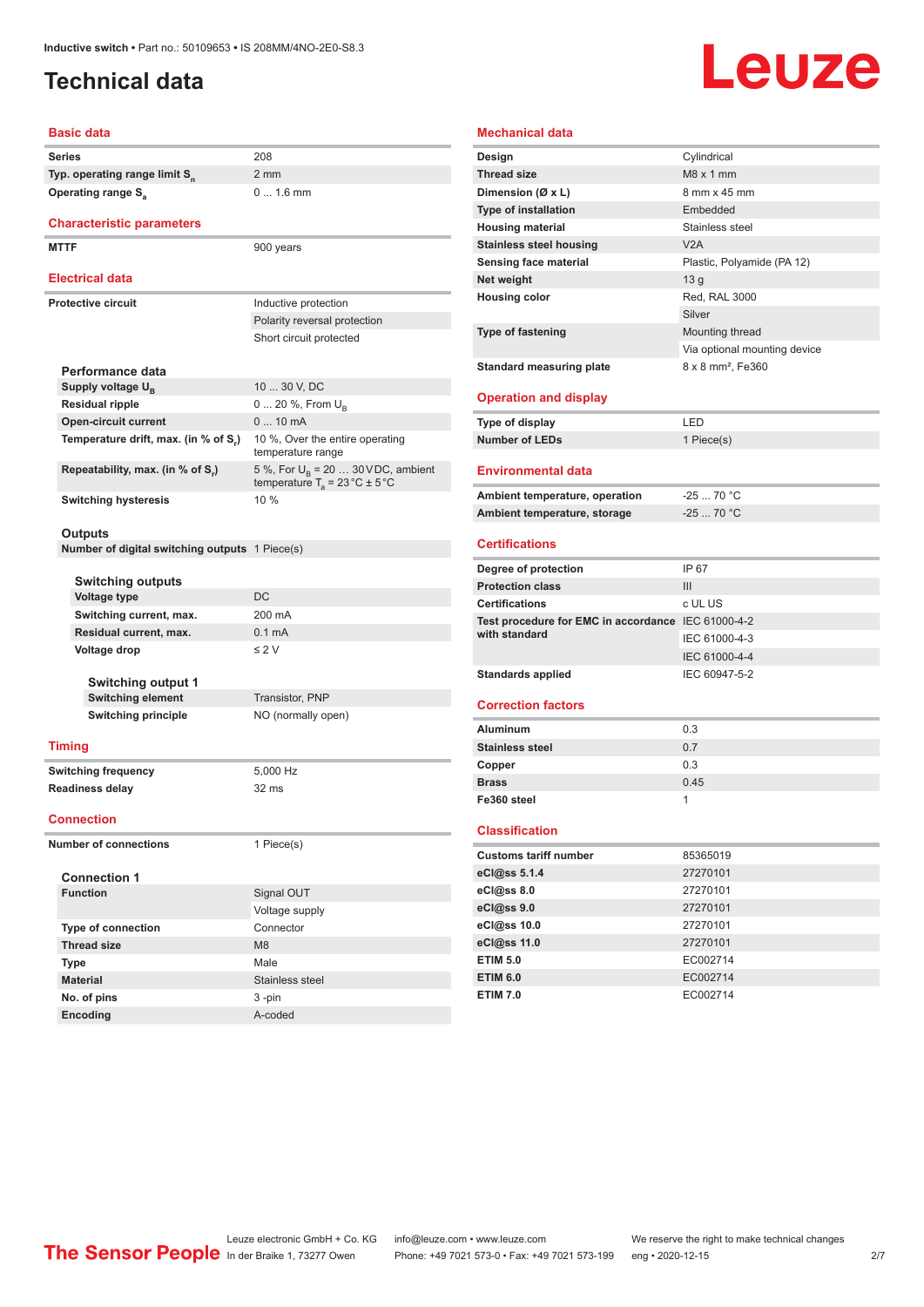<span id="page-2-0"></span>**Inductive switch •** Part no.: 50109653 **•** IS 208MM/4NO-2E0-S8.3

# **Dimensioned drawings**

All dimensions in millimeters





# **Electrical connection**

**Connection 1**

| <b>Function</b>           | Signal OUT      |
|---------------------------|-----------------|
|                           | Voltage supply  |
| <b>Type of connection</b> | Connector       |
| <b>Thread size</b>        | M <sub>8</sub>  |
| <b>Type</b>               | Male            |
| <b>Material</b>           | Stainless steel |
| No. of pins               | $3 - pin$       |
| Encoding                  | A-coded         |

### **Pin Pin assignment**

|                                                     |            | $\sim$ |
|-----------------------------------------------------|------------|--------|
| $\overline{\mathbf{z}}$<br>$\overline{\phantom{a}}$ | <b>GND</b> |        |
| 4                                                   | ___        |        |



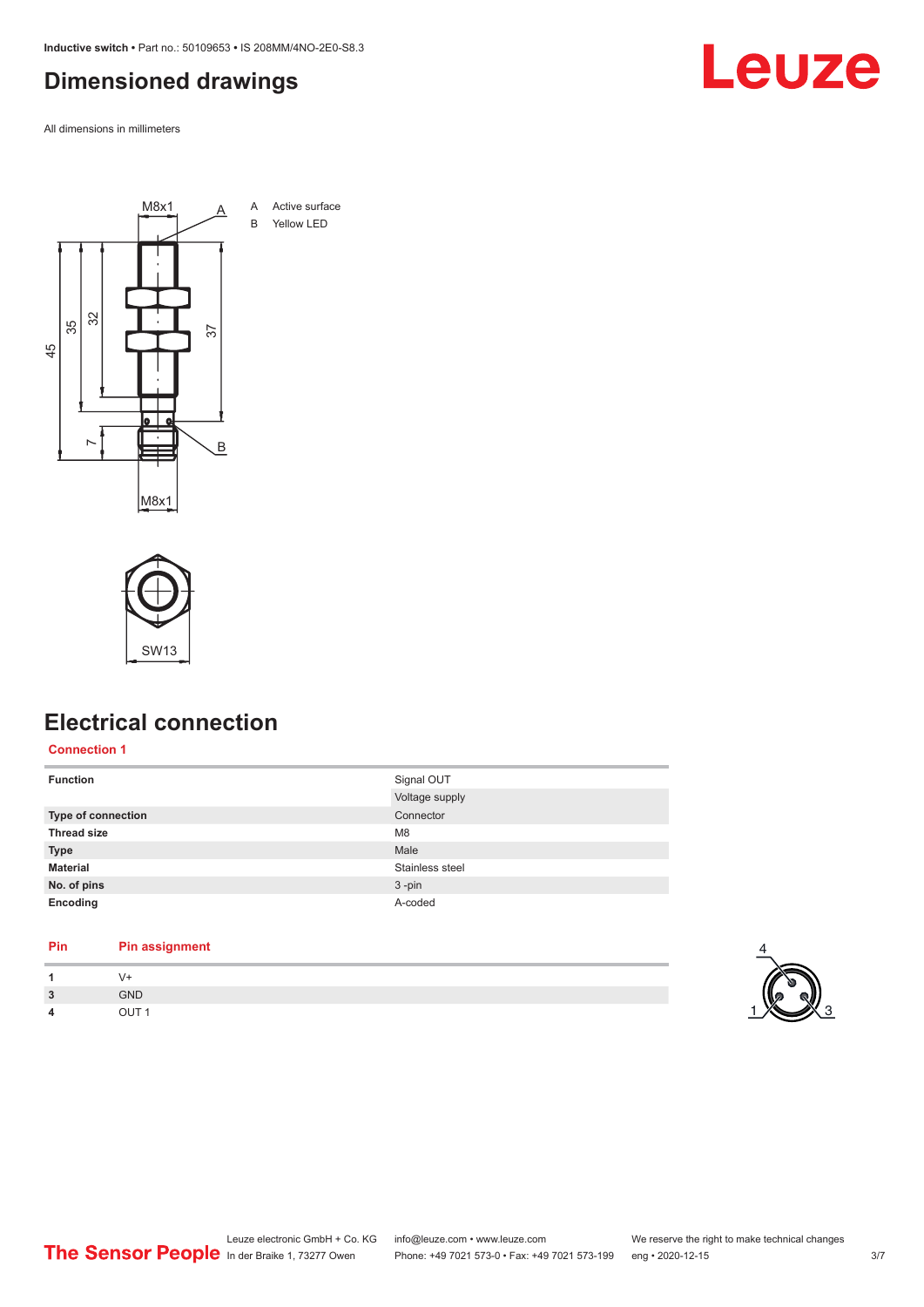# <span id="page-3-0"></span>**Diagrams**

# Leuze

### Embedded installation



### Types with  $S_n = 2.0$  mm



- a Inductive switch
- b Standard measuring plate



# **Operation and display**

| <b>LED</b> |                          |                                  |
|------------|--------------------------|----------------------------------|
|            | Yellow, continuous light | Switching output/switching state |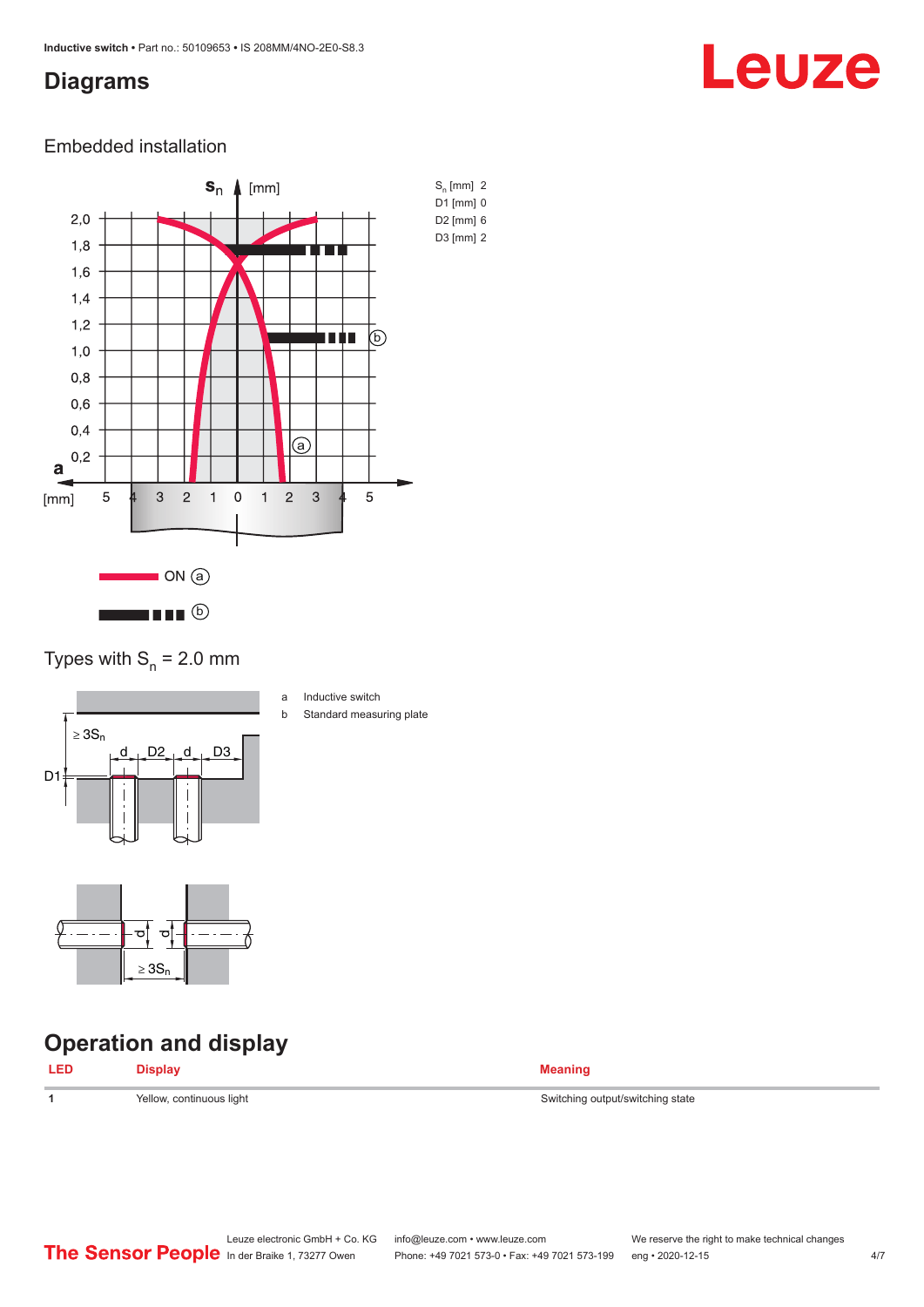# <span id="page-4-0"></span>**Part number code**

Part designation: **ISX YYY ZZ/AAA.BB-CCC-DDD-DDD**



| <b>ISX</b> | Operating principle / construction<br>IS: inductive switch, standard design<br>ISS: inductive switch, short construction                                                                                                                                                                                                                                                                                                                                                                                                                                                                                                                                                                                                                                                                                                                                                                                                                                                                                                                                                                                                                                                                                                                                                                                                                                                                                                                                                                          |
|------------|---------------------------------------------------------------------------------------------------------------------------------------------------------------------------------------------------------------------------------------------------------------------------------------------------------------------------------------------------------------------------------------------------------------------------------------------------------------------------------------------------------------------------------------------------------------------------------------------------------------------------------------------------------------------------------------------------------------------------------------------------------------------------------------------------------------------------------------------------------------------------------------------------------------------------------------------------------------------------------------------------------------------------------------------------------------------------------------------------------------------------------------------------------------------------------------------------------------------------------------------------------------------------------------------------------------------------------------------------------------------------------------------------------------------------------------------------------------------------------------------------|
| <b>YYY</b> | <b>Series</b><br>203: series with Ø 3 mm<br>204: series with $\varnothing$ 4 mm<br>205: series with M5 x 0.5 external thread<br>206: series with $\varnothing$ 6.5 mm<br>208: series with M8 x 1 external thread<br>212: series with M12 x 1 external thread<br>218: series with M18 x 1 external thread<br>230: series with M30 x 1.5 external thread<br>240: series in cubic design<br>244: series in cubic design<br>255: series with 5 x 5 mm <sup>2</sup> cross section<br>288: series with 8 x 8 mm <sup>2</sup> cross section                                                                                                                                                                                                                                                                                                                                                                                                                                                                                                                                                                                                                                                                                                                                                                                                                                                                                                                                                              |
| <b>ZZ</b>  | Housing / thread<br>MM: metal housing (active surface: plastic) / metric thread<br>FM: full-metal housing (active surface: stainless steel AISI 316L) / metric thread<br>MP: metal housing (active surface: plastic) / smooth (without thread)                                                                                                                                                                                                                                                                                                                                                                                                                                                                                                                                                                                                                                                                                                                                                                                                                                                                                                                                                                                                                                                                                                                                                                                                                                                    |
| <b>AAA</b> | Output current / supply<br>4NO: PNP transistor, NO contact<br>4NC: PNP transistor, NC contact<br>2NO: NPN transistor, NO contact<br>2NC: NPN transistor, NC contact<br>1NO: relay, NO contact / AC/DC<br>1NC: relay, NC contact / AC/DC<br>44: 2 PNP transistor switching outputs, antivalent (NO + NC)<br>22: 2 NPN transistor switching outputs, antivalent (NO + NC)                                                                                                                                                                                                                                                                                                                                                                                                                                                                                                                                                                                                                                                                                                                                                                                                                                                                                                                                                                                                                                                                                                                           |
| BB         | Special equipment<br>n/a: no special equipment<br>5F: food version<br>5: housing material V2A (1.4305, AISI 303)                                                                                                                                                                                                                                                                                                                                                                                                                                                                                                                                                                                                                                                                                                                                                                                                                                                                                                                                                                                                                                                                                                                                                                                                                                                                                                                                                                                  |
| <b>CCC</b> | Measurement range / type of installation<br>1E0: typ. range limit 1.0 mm / embedded installation<br>1E5: typ. range limit 1.5 mm / embedded installation<br>2E0: typ. range limit 2.0 mm / embedded installation<br>3E0: typ. range limit 3.0 mm / embedded installation<br>4E0: typ. range limit 4.0 mm / embedded installation<br>5E0: typ. range limit 5.0 mm / embedded installation<br>6E0: typ. range limit 6.0 mm / embedded installation<br>8E0: typ. range limit 8.0 mm / embedded installation<br>10E: typ. range limit 10.0 mm / embedded installation<br>12E: typ. range limit 12.0 mm / embedded installation<br>15E: typ. range limit 15.0 mm / embedded installation<br>20E: typ. range limit 20.0 mm / embedded installation<br>22E: typ. range limit 22.0 mm / embedded installation<br>2N5: typ. range limit 2.5 mm / non-embedded installation<br>4N0: typ. range limit 4.0 mm / non-embedded installation<br>8NO: typ. range limit 8.0 mm / non-embedded installation<br>10N: typ. range limit 10.0 mm / non-embedded installation<br>12N: typ. range limit 12.0 mm / non-embedded installation<br>14N: typ. range limit 14.0 mm / non-embedded installation<br>15N: typ. range limit 15.0 mm / non-embedded installation<br>20N: typ. range limit 20.0 mm / non-embedded installation<br>22N: typ. range limit 22.0 mm / non-embedded installation<br>25N: typ. range limit 25.0 mm / non-embedded installation<br>40N: typ. range limit 40.0 mm / non-embedded installation |
| <b>DDD</b> | <b>Electrical connection</b><br>n/a: cable, standard length 2000 mm<br>S12: M12 connector, 4-pin, axial<br>200-S12: cable, length 200 mm with M12 connector, 4-pin, axial<br>200-S8.3: cable, length 200 mm with M8 connector, 3-pin, axial<br>S8.3: M8 connector, 3-pin, axial<br>005-S8.3: cable, length 500 mm with M8 connector, 3-pin, axial<br>050: cable, standard length 5000 mm, 3-wire                                                                                                                                                                                                                                                                                                                                                                                                                                                                                                                                                                                                                                                                                                                                                                                                                                                                                                                                                                                                                                                                                                  |



 $\%$  A list with all available device types can be found on the Leuze website at www.leuze.com.

In der Braike 1, 73277 Owen Phone: +49 7021 573-0 • Fax: +49 7021 573-199 eng • 2020-12-15

Leuze electronic GmbH + Co. KG info@leuze.com • www.leuze.com We reserve the right to make technical changes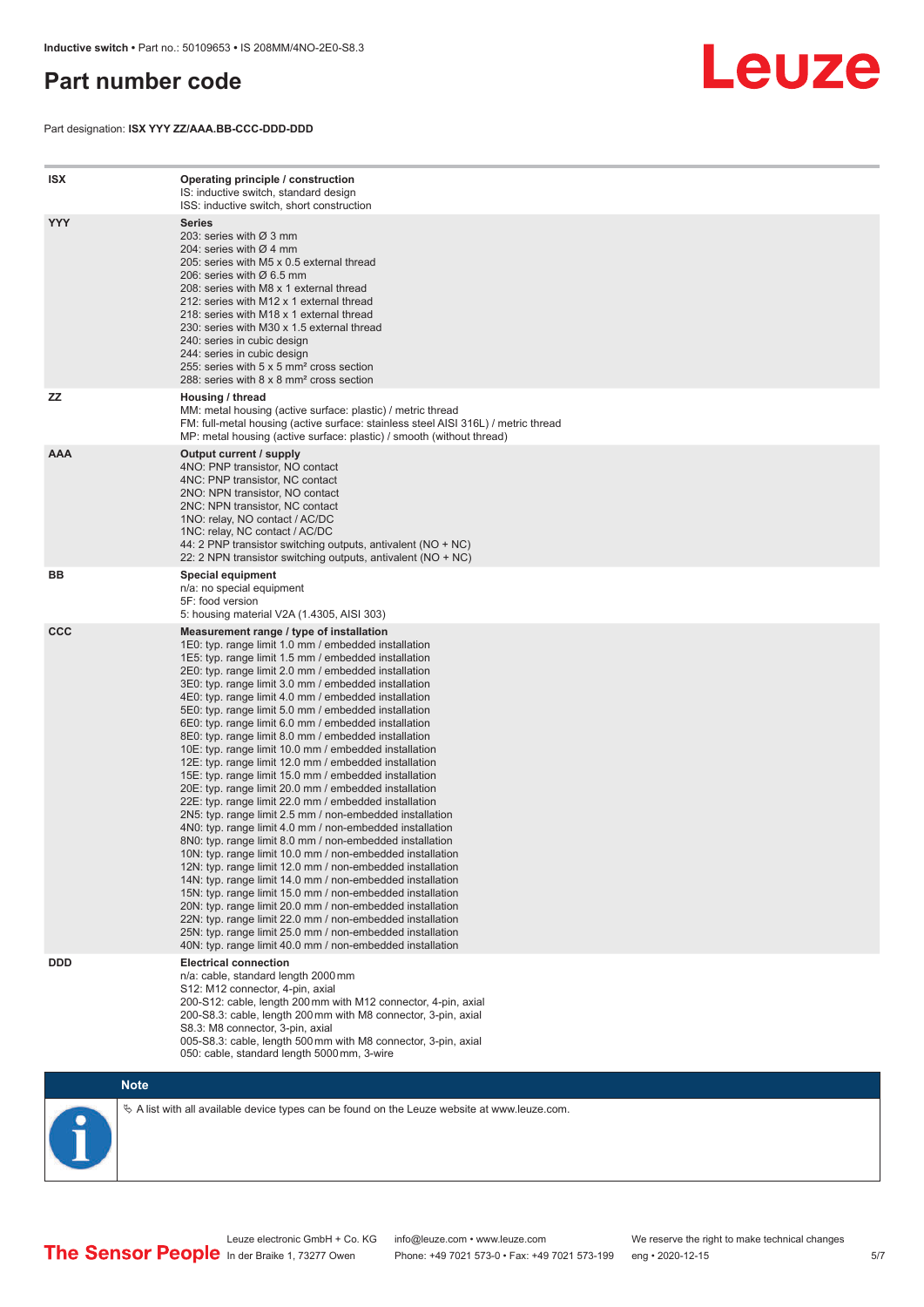# <span id="page-5-0"></span>**Notes**

| ١ |  | Observe intended use! |  |
|---|--|-----------------------|--|
|---|--|-----------------------|--|

 $\%$  This product is not a safety sensor and is not intended as personnel protection.

 $\&$  The product may only be put into operation by competent persons.

 $\%$  Only use the product in accordance with its intended use.



## **Accessories**

# Connection technology - Connection cables

|             | Part no. | <b>Designation</b> | <b>Article</b>   | <b>Description</b>                                                                                                                                |
|-------------|----------|--------------------|------------------|---------------------------------------------------------------------------------------------------------------------------------------------------|
| ŧ           | 50130842 | KD U-M8-3A-P1-020  | Connection cable | Connection 1: Connector, M8, Axial, Female, 3-pin<br>Connection 2: Open end<br>Shielded: No<br>Cable length: 2,000 mm<br>Sheathing material: PUR  |
| <b>TILL</b> | 50130844 | KD U-M8-3A-P1-050  | Connection cable | Connection 1: Connector, M8, Axial, Female, 3-pin<br>Connection 2: Open end<br>Shielded: No<br>Cable length: 5,000 mm<br>Sheathing material: PUR  |
| E           | 50130837 | KD U-M8-3A-V1-020  | Connection cable | Connection 1: Connector, M8, Axial, Female, 3-pin<br>Connection 2: Open end<br>Shielded: No<br>Cable length: 2,000 mm<br>Sheathing material: PVC  |
|             | 50130860 | KD U-M8-3W-V1-020  | Connection cable | Connection 1: Connector, M8, Angled, Female, 3-pin<br>Connection 2: Open end<br>Shielded: No<br>Cable length: 2,000 mm<br>Sheathing material: PVC |

Leuze